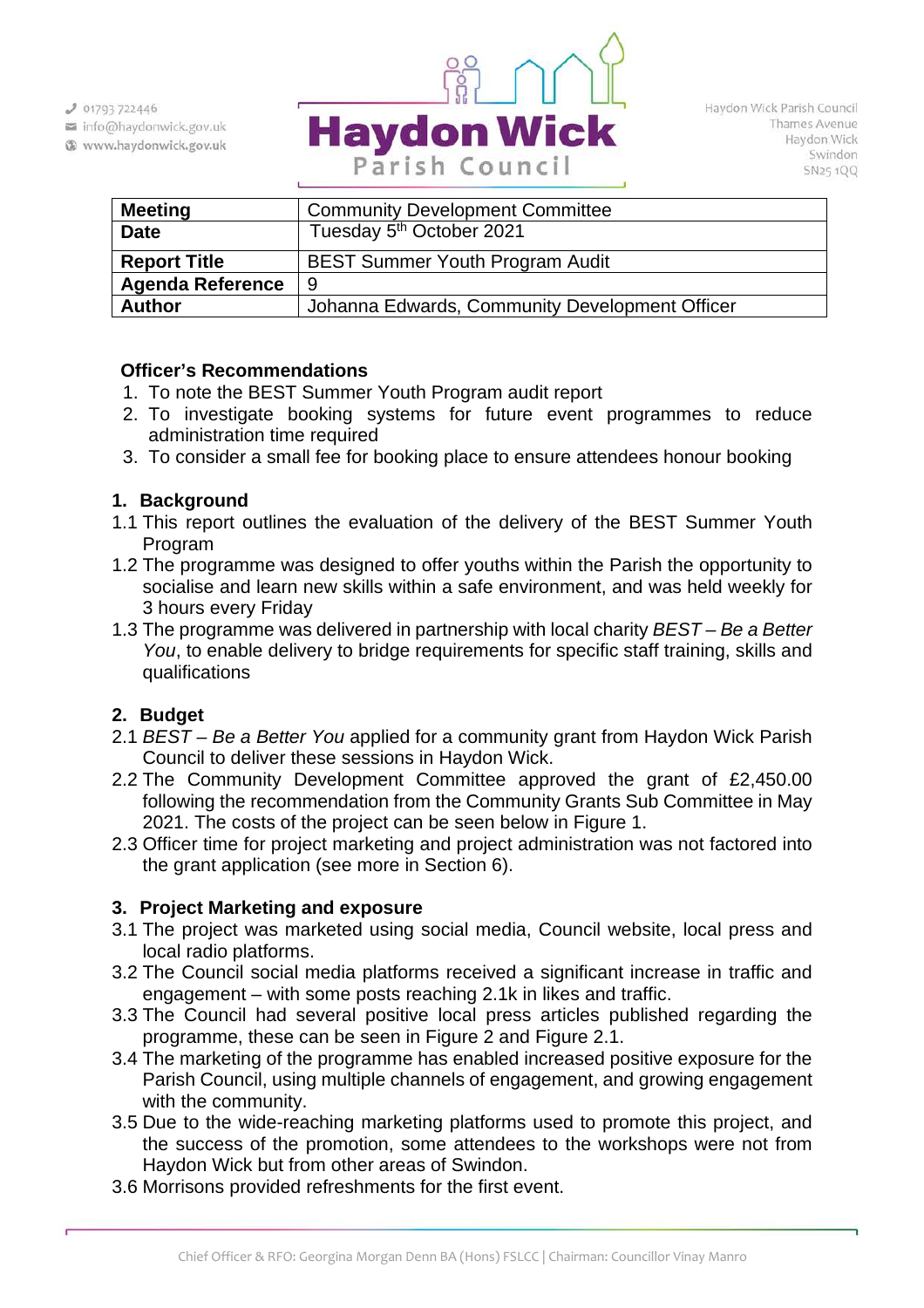| Amount requested                                 | £2450                                                                                                                                                                                                                   |
|--------------------------------------------------|-------------------------------------------------------------------------------------------------------------------------------------------------------------------------------------------------------------------------|
| How much will the whole project cost?            | Hourly rate £100 x 3hrs = £300<br>٠<br>(reduced rate for Haydon Wick, would<br>normally be £120ph. This is based on<br>the need for 4 x Coaches for 25<br>students. All first aid trained and<br>Enhanced DBS checked). |
|                                                  | Equipment Hire £0.00 (BEST will<br>provide all sports equipment)                                                                                                                                                        |
|                                                  | Facilities Hire = £180pw (£60ph, main<br>hall Haydon Centre)                                                                                                                                                            |
|                                                  | Admin 1 hrs per week $@E10.00ph =$<br>£10pw                                                                                                                                                                             |
|                                                  | BEST will provide PPE for Covid19<br>control (staff will test weekly and wear<br>appropriate face masks indoors &<br>gloves in line with current quidance). $=$<br>£0.00                                                |
|                                                  | Summer Activities Professional Media<br>Video for BEST and Haydon Wick                                                                                                                                                  |
|                                                  | Parish Council = £0.00 (BEST will<br>provide this).                                                                                                                                                                     |
|                                                  | Total Costs per weekly sessions =<br>£490 x 5 Weeks = £2450 total cost.                                                                                                                                                 |
| Are you applying to other grant making<br>bodies | <b>No</b>                                                                                                                                                                                                               |
| If Yes who have you applied to                   | N/A                                                                                                                                                                                                                     |
|                                                  |                                                                                                                                                                                                                         |

 $39.00$ 

Figure 1: Table detailing the breakdown of costs for programme delivery, and total cost of grant application

| 9th June |  |  |  |
|----------|--|--|--|
|          |  |  |  |

# Youth programme with boxing and marl for the summer

By Erin Wright Reporter



BEST operations manager Craig Hiscock, councillor Ellen Baker Lee and BEST chairman Don Bryden<br>Photo: Haydon Wick Parish Council



Young people in Haydon Wick will have a chance to develop different skills

over the summer. Figure 2: Swindon Advertiser article advertising programme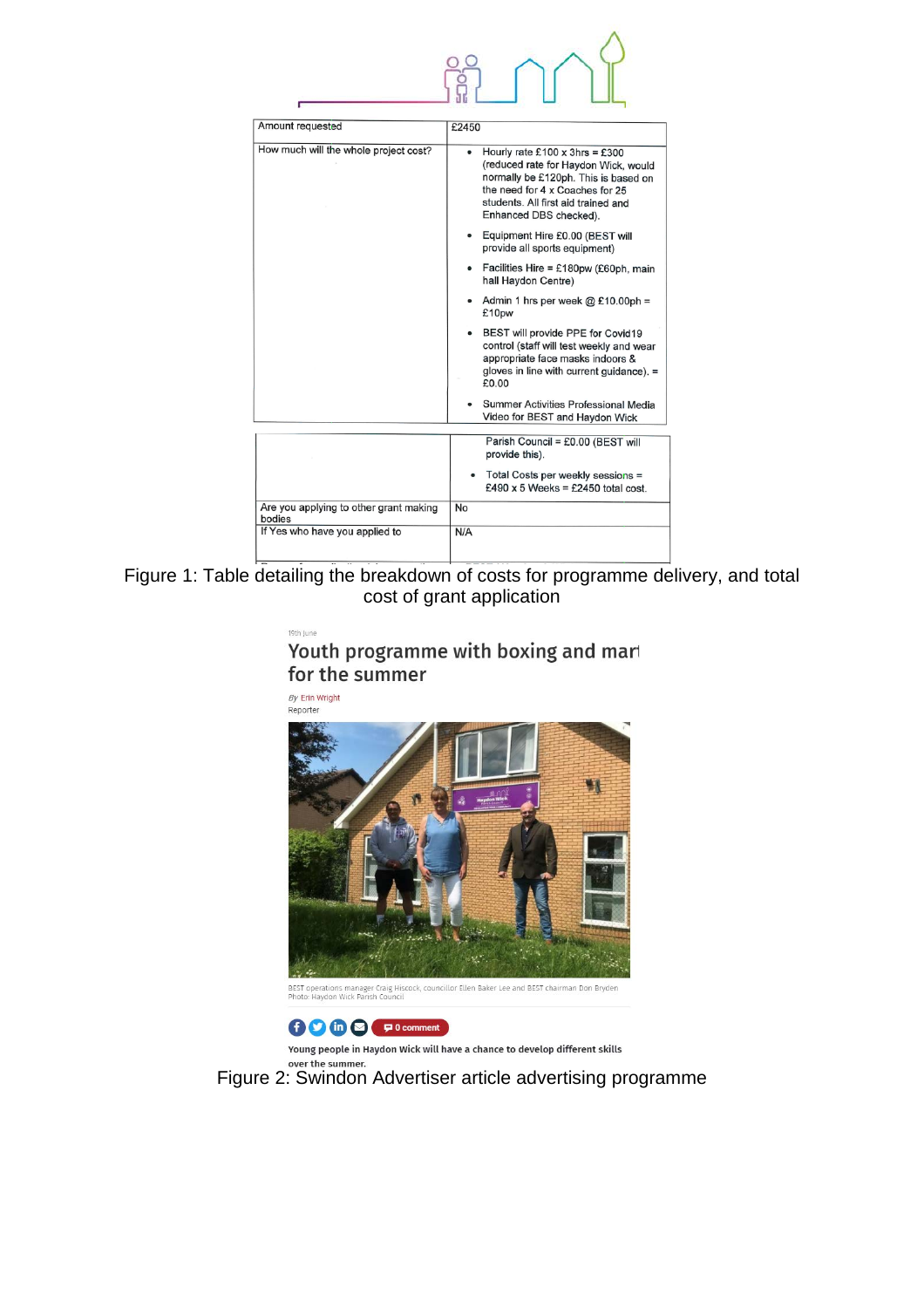

## Youngsters enjoy successful summer yc **Haydon Wick**



The parish council launched the new, free, fully-inclusive project in partnership with local charity BEST - Be A Better You.

It offered a platform for increased socialisation, friendship building, and

Figure 2.1: Swindon Advertiser article reviewing programme

# **4. Bookings/ Bookings Process**

- 4.1 Eventbrite is a free (when events are free to attend) booking system that allows the event link to be shared easily through various platforms. It enables easy emailing of all attendees and monitoring of bookings. Extracting data from bookings is cumbersome though, and any significant analysis of booking data would be very time consuming.
- 4.2 The events were fully booked each week, and a waiting list was kept for attendees. Not all booking were honoured, and therefore on occasion the events ran not at full capacity. A small fee on booking may help to address this issue.
- 4.3 A medical and consent form was created for the child and completed by a parent/responsible adult. However, this was not part of the Eventbrite system, and was an administration heavy task.
- 4.4 A register was created every week detailing young person's details, highlighting any medical considerations and parent/responsible adult collection details. This was a heavy administration task – and a better booking system may be able to offset some of this work whilst enabling the Council to adhere to all of its Child Safeguarding Policy, duties, and considerations.
- 4.5 All medical data has been deleted from the Council server in line with GDPR requirements.

# **5. Evaluation**

- 5.1 An evaluation form was completed by parents and attendees on the last session. The purpose of the data was to establish if the project had met any of the objectives originally set (learning new skills, socialisation offering a safe space etc) and to gather data for future external funding opportunities.
- 5.2 Figure 3.1 details the young person's responses to the survey.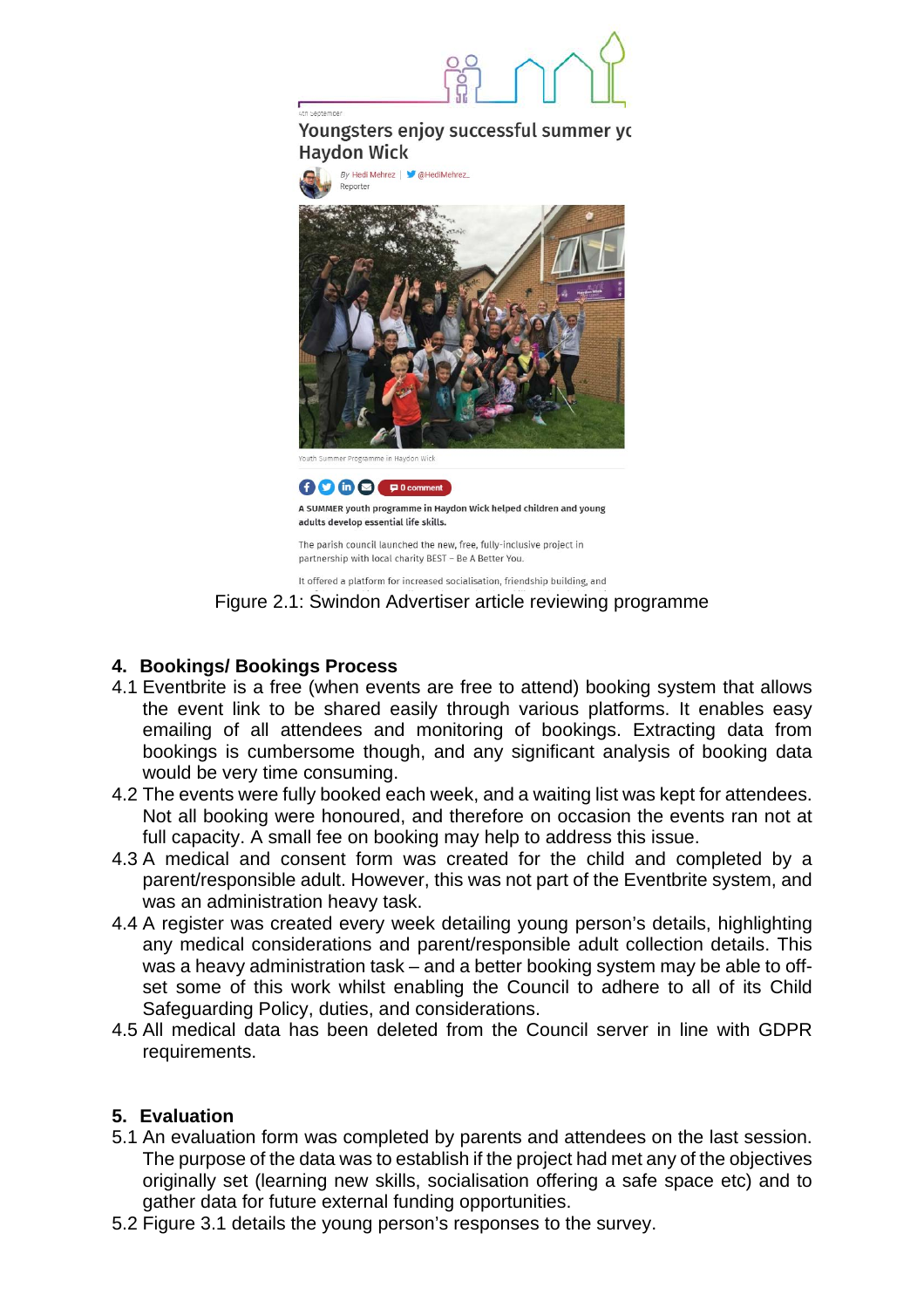## 5.3 Figure 3.2 details the parent/carer/responsible adult response to the survey

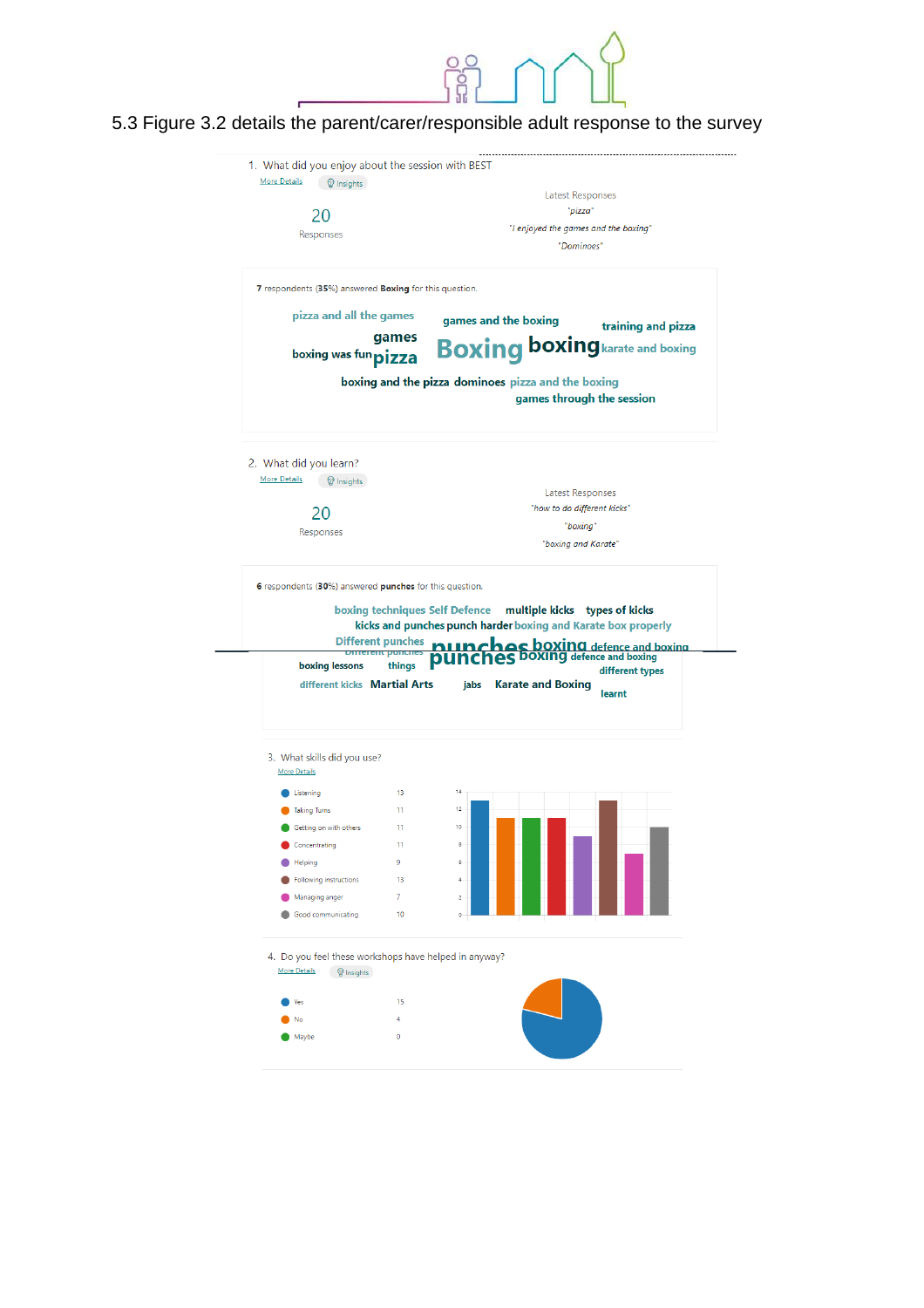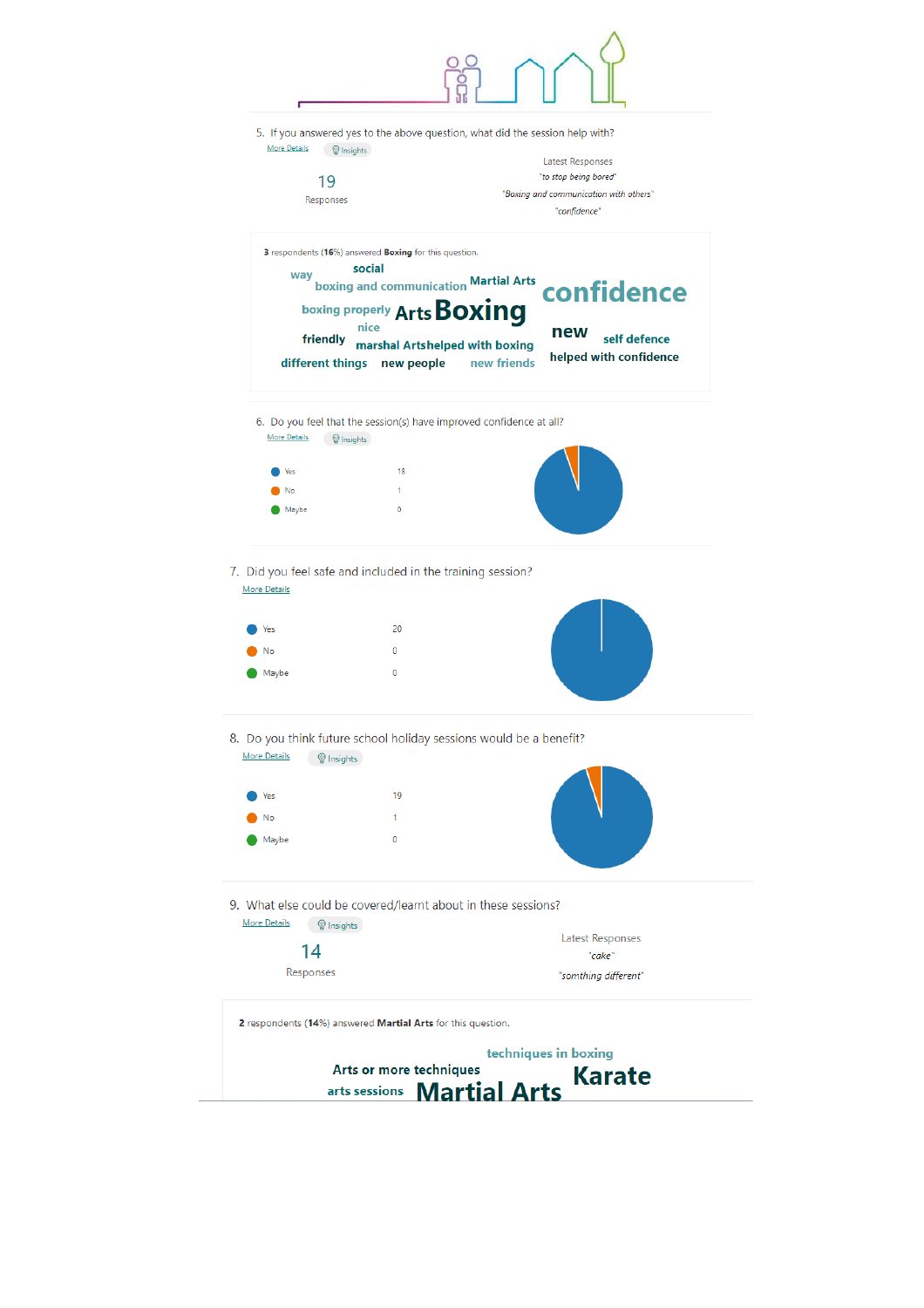| 2 respondents (14%) answered Martial Arts for this question.                                                         |                                                                                   |  |  |  |  |
|----------------------------------------------------------------------------------------------------------------------|-----------------------------------------------------------------------------------|--|--|--|--|
| Arts or more techniques<br>arts sessions <b>Martial Arts</b><br>football boxing or Martial cake<br>styles of punches | techniques in boxing<br><b>Karate</b><br>sports somthing different<br>new friends |  |  |  |  |
| 10. What else can be improved?                                                                                       |                                                                                   |  |  |  |  |
| <b>More Details</b><br><b>P</b> Insights                                                                             | <b>Latest Responses</b><br>"better food"                                          |  |  |  |  |
| 16<br>Responses                                                                                                      | "i cant think of anything"<br>"more playful games"                                |  |  |  |  |
| 3 respondents (19%) answered longer sessions for this question.                                                      |                                                                                   |  |  |  |  |
| karate and boxing better food<br>playful games                                                                       | perfect<br>boxing<br><b>longer sessions</b><br>equipment                          |  |  |  |  |
|                                                                                                                      |                                                                                   |  |  |  |  |

Figure 3.1: young persons response to BEST Feedback survey

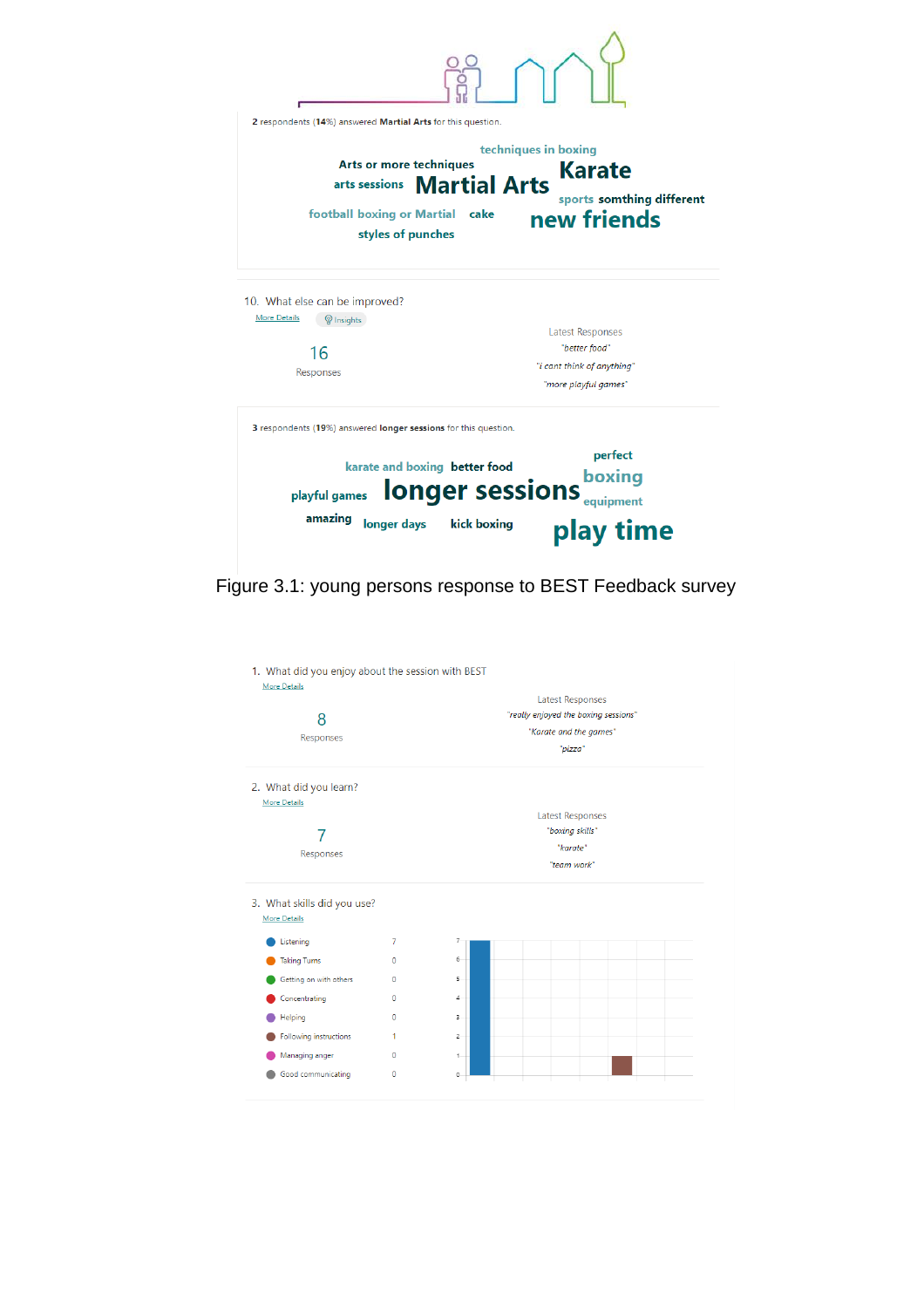

**Figure 3.2: Parents/ carer/ responsible adult feedback**